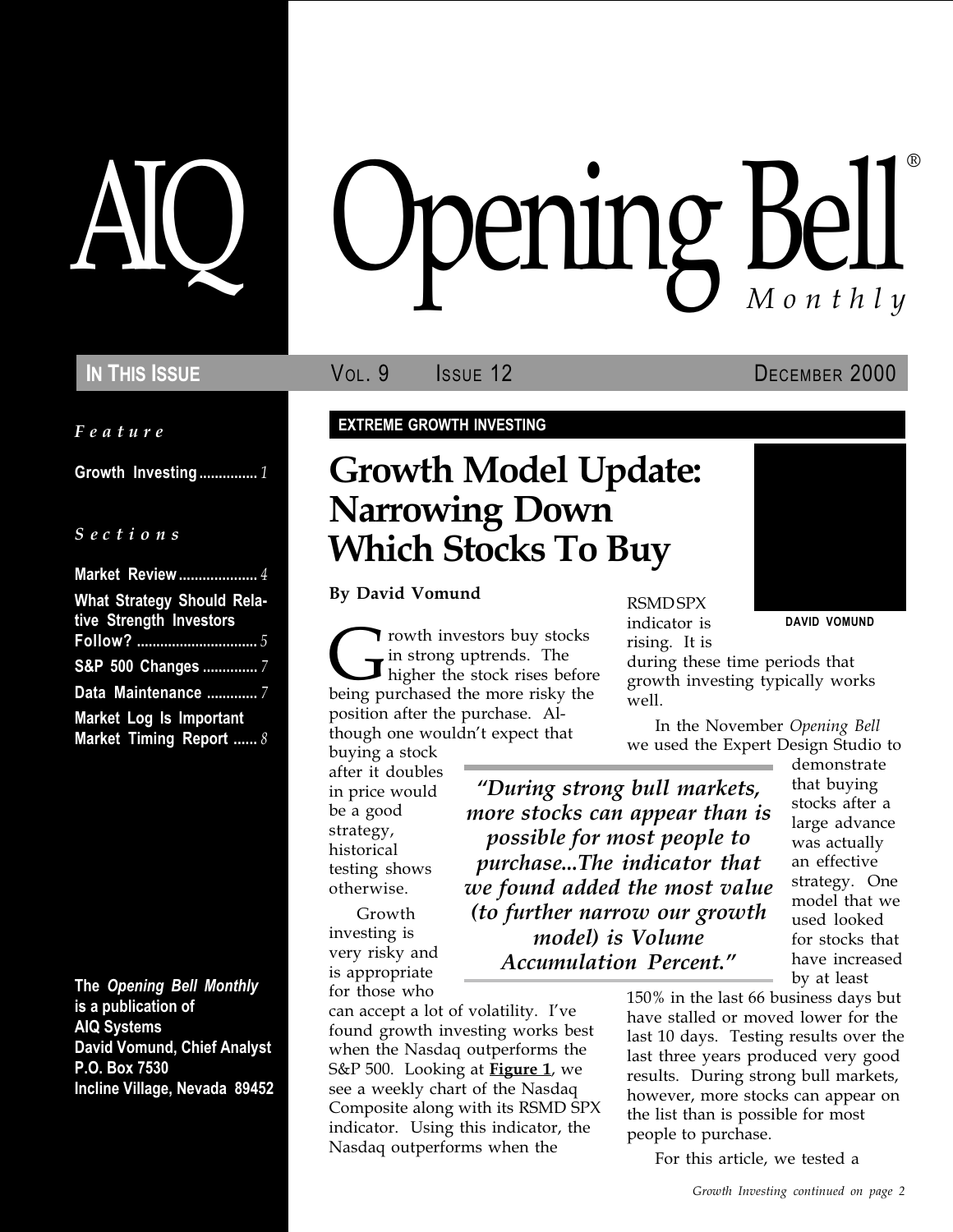### AIQ Opening Bell

### EXTREME GROWTH INVESTING continued . . .

number of indicators to further narrow our growth model. The indicator that we found added the most value is Volume Accumulation Percent (VaPct). This indicator is similar to Money Flow in that it looks at whether the stock closes near its daily high or low price and then factors in volume. It is bullish when a stock closes near its daily high on heavy volume. The higher the level of VaPct, the more bullish the stock.

Here is the code for our Expert Design Studio model:

#### Uptrend if [close]/val([close],66)>1.5.

### Pause if HiVal([close],9)<val([close],10).

VA if [VA pct]>25.

#### Allworks if Uptrend and Pause and VA.

The Uptrend rule states that the security must increase by at least 150% in the last 66 business days. The Pause rule states that the stock must have fallen over the last ten days (i.e., its 10 day high price occurred 10 days ago). This rule is included to take away some of the over-extended nature of the stocks. The VA rule states that Volume Accumulation Percent must be above 25. Finally, the Allworks rule states that the previous three rules are true.

This model can be downloaded

### PLEASE SEND CORRESPONDENCE TO:

Opening Bell Monthly G.R. Barbor, Editor P.O. Box 7530 Incline Village, NV 89452

AIQ Opening Bell Monthly does not intend to make trading recommendations, nor do we publish, keep or claim any track records. It is designed as a serious tool to aid investors in their trading decisions through the use of AIQ software and an increased familiarity with technical indicators and trading strategies. AIQ reserves the right to use or edit submissions.

For subscription information, phone 1-800-332-2999 or 1-775-831-2999. © 1992-2000 , AIQ Systems



from the internet by visiting www.aiq.com. Click on Educational Products and then Opening Bell Monthly.

The levels of the Uptrend and VA rules can be changed depending on how many stocks you want to pass the model.

Looking closely at the VA rule, the level of the VaPct directly affects performance and how many stocks pass the test. The higher the level, the better the results. In Figure 2 we ran a test from  $12/31/$ 97 to 11/15/00 using a database of Nasdaq 100 stocks. We ran the

| Fe ian2000 - Expert Design Studio                                                                             |                            |                                            |                                          |         |  | Figure 2 $\frac{1}{2}$ |
|---------------------------------------------------------------------------------------------------------------|----------------------------|--------------------------------------------|------------------------------------------|---------|--|------------------------|
| Ele Lest Your Help<br>$\Box X$ $\Box G$ $\Box G$ $\Box G$ $X$ $\Box G$ $\Box G$ $\Box G$<br>Summary Pazitions |                            |                                            |                                          |         |  |                        |
| Jan00                                                                                                         |                            |                                            |                                          |         |  |                        |
| Start text date:<br>End test date:                                                                            | 12/31/97<br>11/15/00       |                                            |                                          |         |  |                        |
|                                                                                                               |                            | Weesen                                     | Longre                                   | Neutral |  |                        |
| Number of tradec in text.<br>Average periods per trade:                                                       | 212<br>43                  | 121<br>43                                  | 91<br>43                                 | ű<br>ű  |  |                        |
| Maginum Profit/Long<br>Avenage Drawdown:<br>Average Profit/Lass<br>Average NDX Profit/Lass:                   | 116.07)%<br>1254%<br>2.17% | 217.24%<br><b>7.88は</b><br>33.80%<br>8:32% | (51.70(%)<br>126.96(%<br>15.72(%)<br>風朗探 |         |  |                        |
| Probability:<br>Average Annual ROL<br>Annual NDK (Buy & Hold):                                                | 105.06%<br>73.21%          | 57.08%<br>261.84%                          | 4292%<br>11:32.44(%)                     |         |  |                        |
| Reveald Fisk Ratio                                                                                            | 2.86                       |                                            |                                          |         |  |                        |
|                                                                                                               |                            |                                            |                                          |         |  |                        |
|                                                                                                               |                            |                                            |                                          |         |  |                        |
|                                                                                                               |                            |                                            |                                          |         |  |                        |
|                                                                                                               |                            |                                            |                                          |         |  |                        |
| For Help, press F1                                                                                            |                            |                                            |                                          |         |  | NUM                    |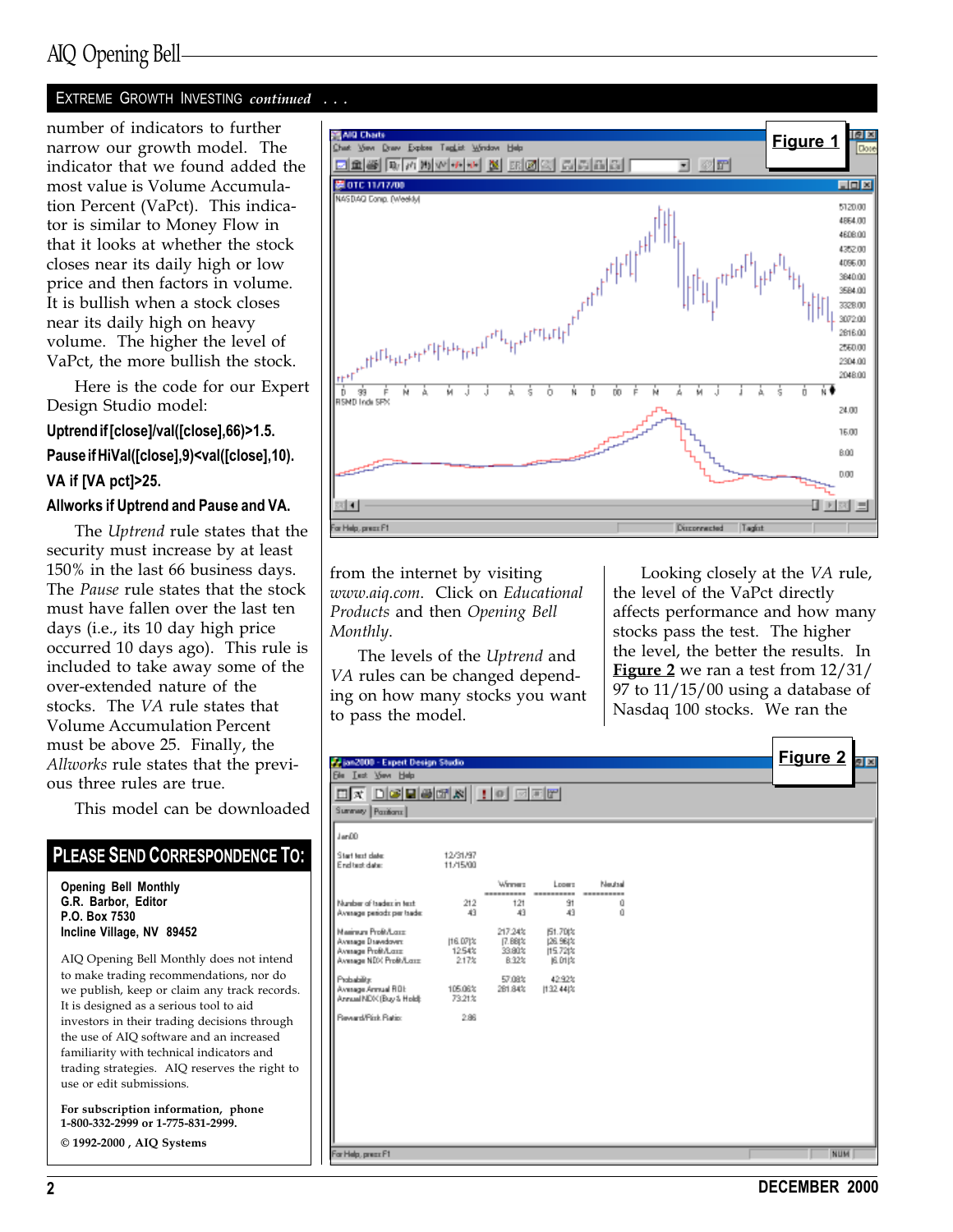### EXTREME GROWTH INVESTING continued . . .

model but said the Volume Accumulation Percent level must simply be above zero. A 30 day fixed holding period was used. We see the average gain per trade was 12.54% versus a 2.17% return in the Nasdaq 100 index.

In **Figure 3** we changed the model to state that VaPct must be above 25. Results are much improved  $-$  the average trade gained 24.18% compared to 5.75% in the Nasdaq 100 index. The number of trades is dramatically reduced, however. When we required the VaPct to be above zero, there were 212 trades. By requiring the indicator to be above 25, the number of trades was reduced to 22. This testing demonstrates that growth investors can use the level of the Volume Accumulation Percent indicator to narrow down which stocks to buy.

Using the level of the Volume Accumulation Percent indicator is one way of determining which stocks to buy. Another method is to use chart pattern interpretation. In our Expert Design Studio model



we said that the stock must have paused for 10 days after staging a strong rally. Very often, you can connect a trendline on the high prices during the 10-day pause. The stock is not a buy until the trendline is broken.

<u>Figure 4</u> **AIG** Charts You Draw Explore TagList Window Help 그리쪽 찌꺼까지저녁 왜 머리의 허허하지 ! 그 20 **M** KLAC 02/02/00 (25 - 33) 周回图 Date: 02/02/00<br>Class: 64 9/16 3<br>High: 65 1/8<br>Low: 59 1/4<br>Open: 59 1/4 15/16 **ILA-Tencor Dalvi** 70 27/8 Ė8 าจกริ BB. 64 ER Up:  $25$ 33 k2 64 9/16 a 60 isZas **Joper BB** 895/16 5B **u** fyrith wer BB 48 1/2 56 Upper ESA 63 1/32 54 omer ESA 51 19/32 śż. Upper AIQ 6713/16 50 er AIG 54 29/32 48 21d ST MA 58 11/16 46  $61.25$   $\times$ RSI Wilder 44 TCI 25.13 42 PtFig 64.56 óo **Trend Sc** 82.00  $0.82$ 75.36 0.00 **JBV** 1012.77 **PL001** 47.37 **VP Trund** 87.35 eilty **19.000** 08V Fct 19.52  $[3.31]$ Vol Osc  $1200$ SplitVol 52989 SK-SD 06.00  $(14.69)$ **MACD Oxe** (0.31) 国四国  $II$  4 **RSI AIQ** 57.97 'or Help, press F1 Disconnected Tagist

An example of this technique is found in Figure 4. Here, KLA-Tencor (KLAC) experienced a strong rally until mid-January. At that time, KLAC entered its 10-day pausing period. By connecting a trendline to the high points during this period we establish its shortterm resistance. It wasn't until February 2 that KLAC gave its buy signal by rallying above its resistance trendline.

In our Expert Design Studio screening we stated that the Volume Accumulation Percent indicator needs to be above 25. When examining a chart, I prefer to look at VaPct's sister indicator, Money Flow. The advantage of plotting Money Flow is that it is easier to spot divergences. Ideally, you want the Money Flow indictor to be stronger than the price trend.

In Figure 4 we see that KLAC was below its 10-day high but the Money Flow indicator was hitting new highs. Another example is Broadvision Inc. (BVSN) on

Growth Investing continued on page 4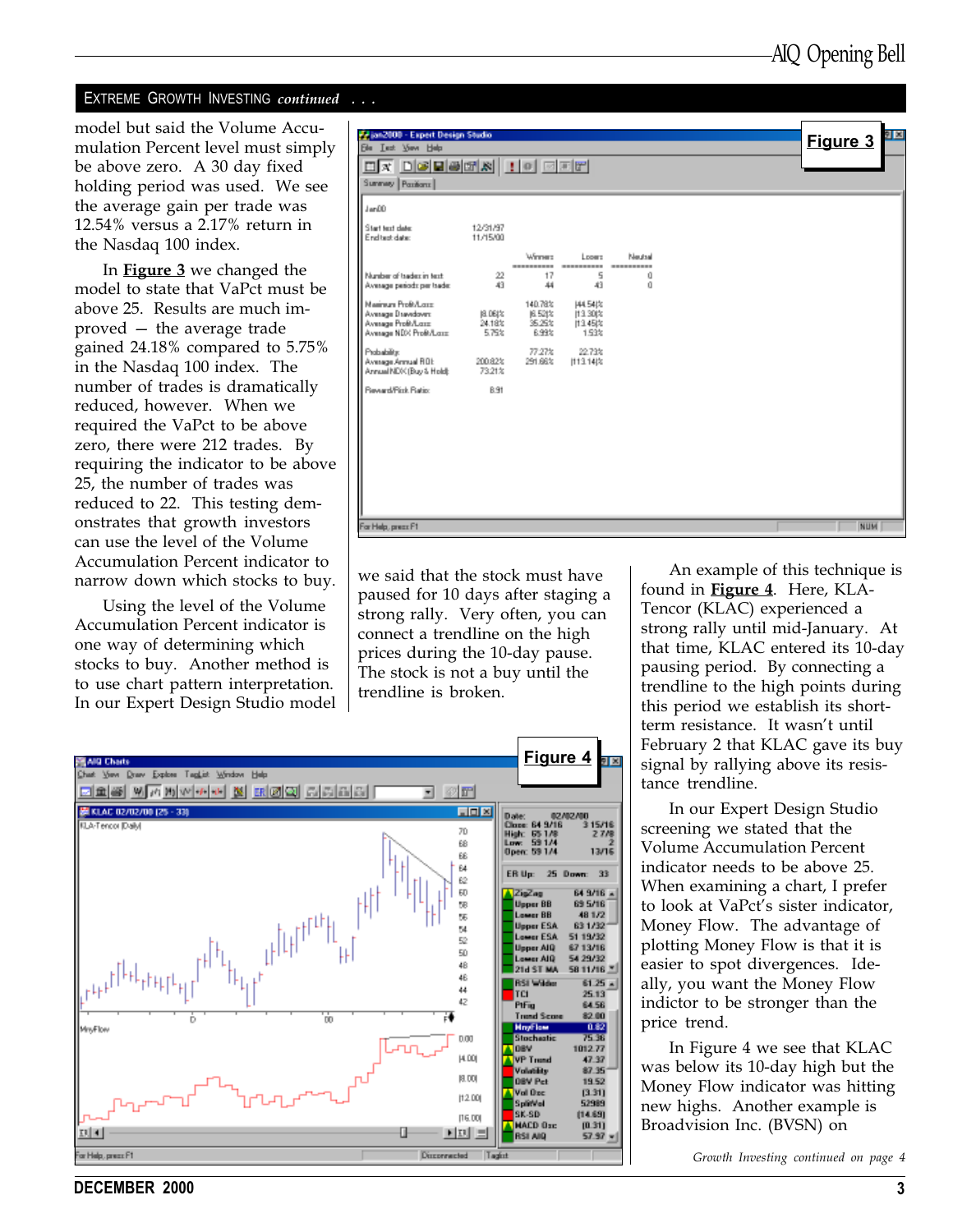### AIQ Opening Bell

### EXTREME GROWTH INVESTING continued . . .

12/10/99 (Figure 5). Along with other growth stocks, BVSN experienced a strong rally in October and November. Then it began to pause. A trendline is drawn connecting the high points during the pause. A buy occurs once the trendline is broken. At the same time BVSN began to stall, its Money Flow indicator continued advancing and was hitting new highs.

In some cases, price can move sideways during its 10-day pause instead of moving lower. I encourage you to pull up a chart of SDL Inc. (SDLI) on 03/04/99. SDLI experienced a strong rally and then in February began to move sideways. A horizontal resistance trendline can be drawn connecting its high points. The buy came when this trendline was broken. While SDLI moved sideways, its Money Flow indicator continued to move higher.

In our analysis we've looked at trendline analysis and Money Flow analysis. Of the two, trendline analysis is more important. When using our Expert Design Studio model, some stocks fall dramatically during the 10-day pausing period. When this happens, you won't be able to draw a good trendline so these



stocks are not purchased. In other cases, trendlines are drawn but never broken so the stock is not

Look for stocks that have an orderly 10-day pause and where a trendline can be drawn connecting two or three high points. This...provides incredible returns.

purchased. Look for stocks that have an orderly 10-day pause and where a trendline can be drawn connecting two or three high

points. This style of investing provides incredible returns during the right market environment. As

> of this writing, growth investors are not doing well but that will change. The best time to apply this strategy is when the Nasdaq outperforms in a rising market.  $\blacksquare$

David Vomund publishes VIS Alert, a weekly investment newsletter. For a sample copy, call (775) 831-1544 or go to www.visalert.com.

**N** ovember was a horrible<br>month for Nasdaq investors. During the month the Nasdaq Composite fell 23%, its second worst month since its inception in 1971. The November return was only slightly better than the stock crash in October 1987.

The yearly return for the Nasdaq now sits at negative 36%. The Dow, however, fell only 5.1% in November. The S&P 500 fell 8%

MARKET REVIEW and is down 10.5% for the year.

There were groups that bucked the trend such as Waste Management, which increased 32%, and Precious Metals, which rose 20%. Most groups fell, however, with the 37% slide in Computers-Networking leading the way.

Heading into the month, the AIQ timing model was on a buy signal. On November 10 it registered a 100 sell signal, which was confirmed by the Phase indicator on that day. It remained on a sell signal until November 22 when a 95 buy was registered. An additional buy signal was registered on November 24. These signals were confirmed when the Phase indicator rose in value on November 27. A whipsaw ensued when a confirmed 96 sell signal came on November 30.  $\blacksquare$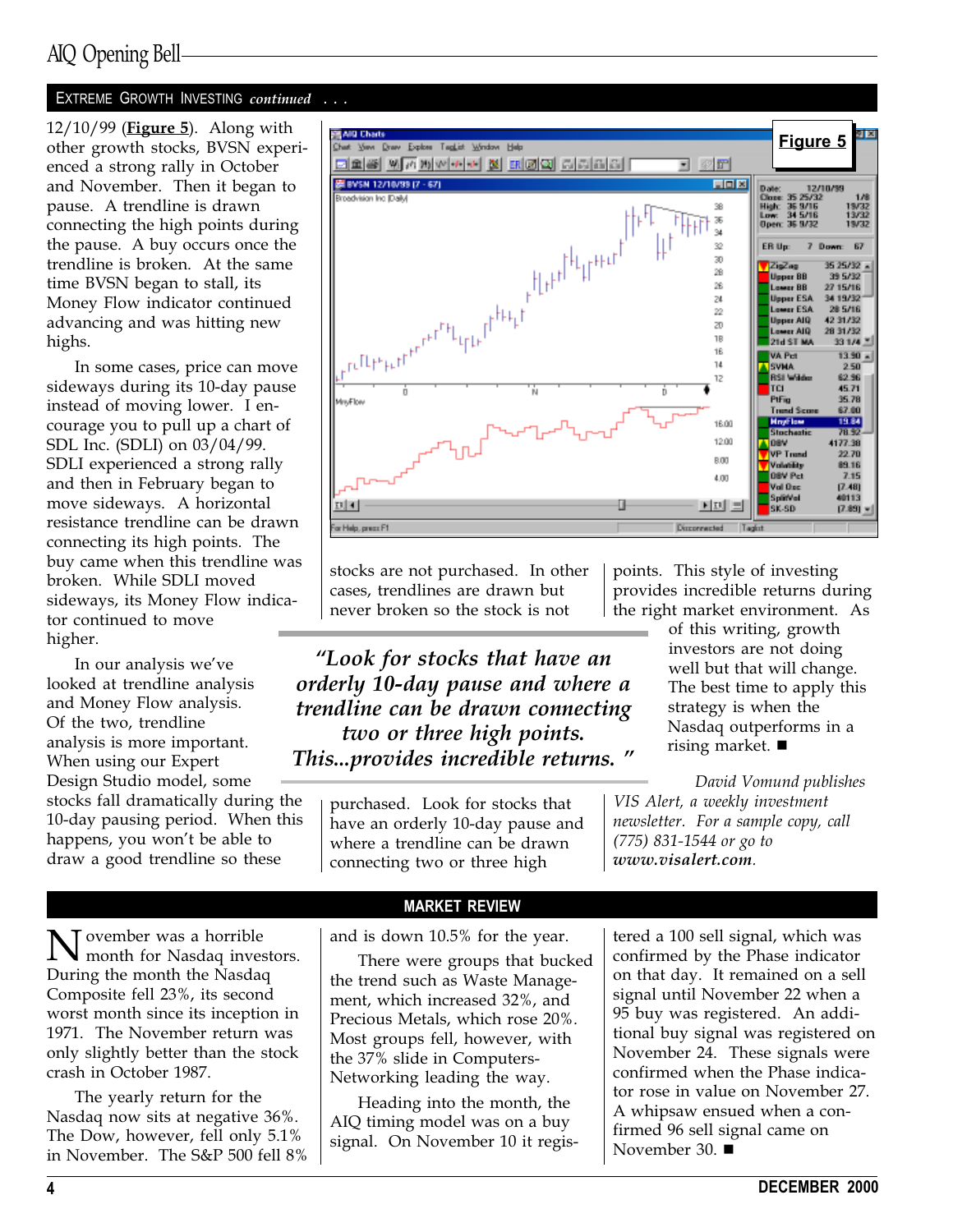### RELATIVE STRENGTH ON THE DOW

## RESULTS OF TESTING -- WHAT STRATEGY SHOULD RELATIVE STRENGTH INVESTORS FOLLOW TO REDUCE RISK?

### By David Vomund

**Relative strength investing is**<br>risky. This is especially<br>strength. What goes up fast often risky. This is especially true if you buy into extreme goes down faster. Because of the risk, many people are not willing to buy stocks that are making new highs.

In this article we will examine a strategy for reducing the risk inherent to relative strength investing.

Growth investing is not always in favor. For much of this year, the "old economy" stocks have performed better than the growth stocks. A good measure of old economy or value stocks is the Dow Jones Industrial Average. When the Dow outperforms most growth stocks, then relative strength investors struggle.

During periods when the Dow is outperforming, what strategy should relative strength investors follow? One possible way to reduce risk and still do well is to limit stock selections to large wellestablished companies.

When the Dow and S&P 500 outperform the Nasdaq, I'll often run the Relative Strength report on a database of the highest capitalized S&P 500 stocks. This filters out the lesser-known highly volatile stocks. Yet this still produces a set of very aggressive stocks, most of which trade on the Nasdaq.

To further reduce risk, we can limit our selections to the 30 stocks

that make up the Dow Jones Industrial Average. This makes sense because if the Dow is outperforming then we should limit our selections to the Dow stocks. But does buying high relative strength Dow stocks actually work?

After running these tests we see that... Relative strength investing works when the Nasdaq outperforms but when the S&P 500 takes leadership, it may be best just to buy the index instead of buying individual stocks.

> For our first test we ran a simple system to see if buying high-relative strength Dow stocks outperforms the market. At the end of every quarter, we ran the

Relative Strength-Long Term report on a list of the 30 Dow stocks.

The top five stocks were purchased and held for the next quarter at which time a new report was run and a new set of stocks

was purchased.

The results are found in **Table 1**. Shown is the percentage return from the five high relative strength stocks as well as the percentage return in the Dow. The final column lists which five stocks were held. Since Intel and Microsoft were

only recently added to the Dow, these stocks were never purchased in our backtest.

Relative Strength on Dow continued on page 6

### The Dow 30 Stocks

| T          | AT&T             | <b>HON</b>  | Honeywell         |
|------------|------------------|-------------|-------------------|
| AА         | Alcoa            | <b>IBM</b>  | IBM               |
| AXP        | American Express | IP          | Int'l Paper       |
| ВA         | Boeing           | <b>INTC</b> | Intel             |
| CAT        | Caterpillar      | JNJ         | Johnson & Johnson |
| <b>CAT</b> | Citigroup        | <b>MCD</b>  | McDonalds         |
| KО         | Coca Cola        | <b>MRK</b>  | Merck             |
| DIS        | Disney           | <b>MSFT</b> | Microsoft         |
| DD         | DuPont           | <b>MMM</b>  | MinnMnManuf.      |
| EK         | Eastman Kodak    | <b>JPM</b>  | Morgan JP         |
| SOM        | Exxon Mobile     | МO          | Philip Morris     |
| GЕ         | General Electric | PG          | Procter & Gamble  |
| GМ         | General Motors   | <b>SBC</b>  | SBC Comm.         |
| HWP        | Hewlett Packard  | <b>UTX</b>  | United Tech.      |
| НD         | Home Depot       | WMT         | Wal Mart Stores   |
|            |                  |             |                   |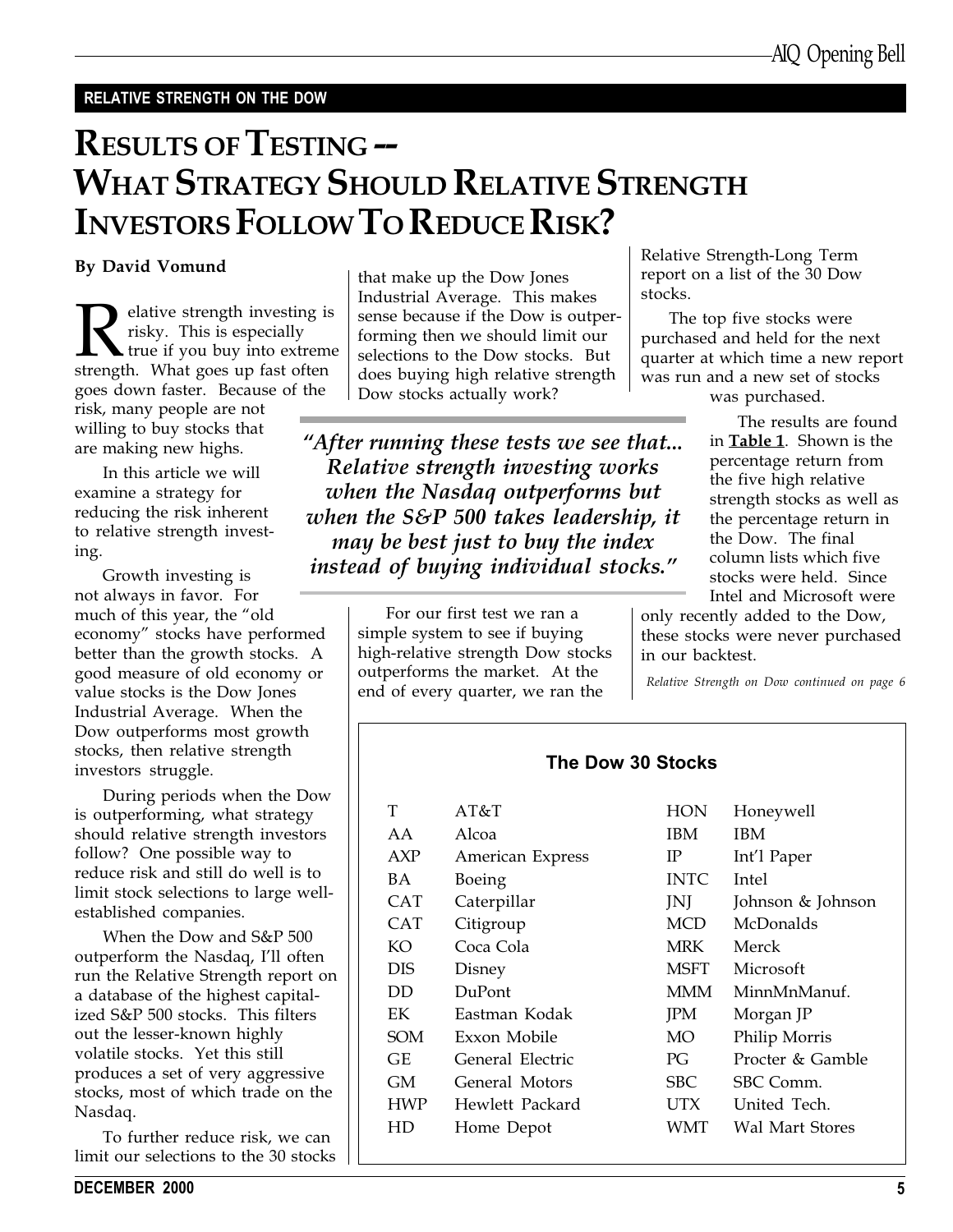### RELATIVE STRENGTH ON THE DOW continued . . .

The average high relative strength Dow stocks gained an average of 6.08% per quarter. This compares favorably to the 4.17% average quarterly gain for the Dow. This is a very simple test but we can see the results are favorable enough to continue our testing.

Our next test is one that is geared toward using a high relative strength Dow stock strategy during periods when value investing is in favor. The strategy that I use in my VIS Alert.com newsletter trades either Nasdaq 100 or S&P 500 stocks depending on which index is outperforming (see December 1999 Opening Bell).

When the Nasdaq 100 (NDX) is outperforming the S&P 500, I'll purchase a portfolio of Nasdaq stocks using the Relative Strength and Weighted Action List reports. When the S&P 500 is outperforming, I'll run reports on a list of the S&P 500 stocks.

When the Nasdaq is outperforming in a bull market, there is no problem making money. Unfortunately, when the S&P 500 outperforms then growth investors often give back their profits.

Ive found limiting your selections to S&P 500 stocks doesn't fix the problem. How would it work to limit the selections to Dow stocks?

For this test we plotted the Nasdaq 100 index (NDX) and looked at its weekly RSMD SPX indicator. When this indicator decreased in value for two straight weeks, we then ran the Relative Strength Long Term report on the list of Dow stocks.

The top five stocks were purchased and held until the RSMD SPX indicator rises in value for two straight weeks.

The results of this test are

| <b>Quarterly Percentage Return</b> |                                    |                          |                        |  |
|------------------------------------|------------------------------------|--------------------------|------------------------|--|
|                                    | <b>Top RS</b><br><b>Dow Stocks</b> | Dow Jones<br>Indus. Avg. | <b>Stock Holdings</b>  |  |
| 1994 Q1                            | 2.13                               | $-3.15$                  | GM, CAT, IBM, UTX, BA  |  |
| 1994 Q2                            | 1.04                               | $-0.30$                  | CAT, BA, UTX, GM, MCD  |  |
| 1994 Q3                            | 3.46                               | 6.02                     | CAT, IBM, JNJ, DD, BA  |  |
| 1994 Q4                            | 0.70                               | $-0.23$                  | IBM, AA, JNJ, IP, MO   |  |
| 1995 Q1                            | 9.38                               | 8.43                     | KO, IBM, HWP, JNJ, HD  |  |
| 1995 Q2                            | 16.71                              | 9.58                     | HWP, JNJ, MRK, IBM, KO |  |
| 1995 Q3                            | 6.70                               | 5.11                     | MCD, HWP, BA, MRK, IBM |  |
| 1995 Q4                            | 8.27                               | 6.85                     | BA, HWP, AXP, C, MRK   |  |
| 1996 Q1                            | 7.61                               | 9.19                     | BA,C,MRK,HON,JNJ       |  |
| 1996 Q2                            | 0.78                               | 1.21                     | UTX, BA, C, HWP, AXP   |  |
| 1996 Q3                            | 0.87                               | 4.02                     | KO,MO,GE,JNJ,C         |  |
| 1996 Q4                            | 11.17                              | 9.62                     | DD, HON, IBM, C, CAT   |  |
| 1997 Q1                            | 1.10                               | 2.10                     | MMM, HWP, IBM, C, AXP  |  |
| 1997 Q2                            | 21.54                              | 16.54                    | MRK, PG, C, UTX, DD    |  |
| 1997 Q3                            | 12.66                              | 3.55                     | C, AXP, IBM, CAT, GE   |  |
| 1997 Q4                            | 0.89                               | $-0.47$                  | AXP, CAT, IBM, HWP, C  |  |
| 1998 Q1                            | 14.48                              | 11.27                    | T,HD,WMT,C,PG          |  |
| 1998 Q2                            | 5.08                               | 1.73                     | WMT,T,SBC,HD,C         |  |
| 1998 Q3                            | $-14.07$                           | $-12.39$                 | HD, WMT, MCD, T, AXP   |  |
| 1998 Q4                            | 34.27                              | 17.07                    | HD, WMT, SBC, EK, EBM  |  |
| 1999 Q1                            | 10.99                              | 6.59                     | HD, IBM, WMT, MCD, UTX |  |
| 1999 Q2                            | $-1.95$                            | 12.11                    | MCD,HD,WMT,GM,UTX      |  |
| 1999 Q3                            | $-8.01$                            | $-5.78$                  | IBM, HWP; AA; HON; UTX |  |
| 1999 Q4                            | 26.11                              | 11.22                    | AXP, AA, IBM, HD, HWP  |  |
| 2000 <sub>Q1</sub>                 | $-5.47$                            | $-5.00$                  | AA,HD,WMT,HWP,AXP      |  |
| 2000 Q2                            | $-2.87$                            | $-4.34$                  | C,HWP,HD,DIS,GE        |  |
| 2000 Q3                            | 0.68                               | 1.94                     | DIS, HWP, JNJ, GE, C   |  |
| Average $=$                        | 6.08                               | 4.17                     |                        |  |

found in Table 2. The first column lists the time periods when the S&P 500 outperforms. The second column lists the average percentage return of the top five high relative strength Dow stocks. The third column lists the percentage return for the S&P 500 index and the final column lists which stocks were purchased.

The results, unfortunately, show that buying the highest

relative strength Dow stocks lags the S&P 500 index during time periods when the S&P 500 outperforms the Nasdaq.

It is hard for growth investors to do well when the S&P 500 outperforms the Nasdaq and I was hoping that applying a relative strength strategy to the 30 Dow stocks (i.e. value stocks) would work during these difficult periods. It doesn't.

 $T_{\text{other}}$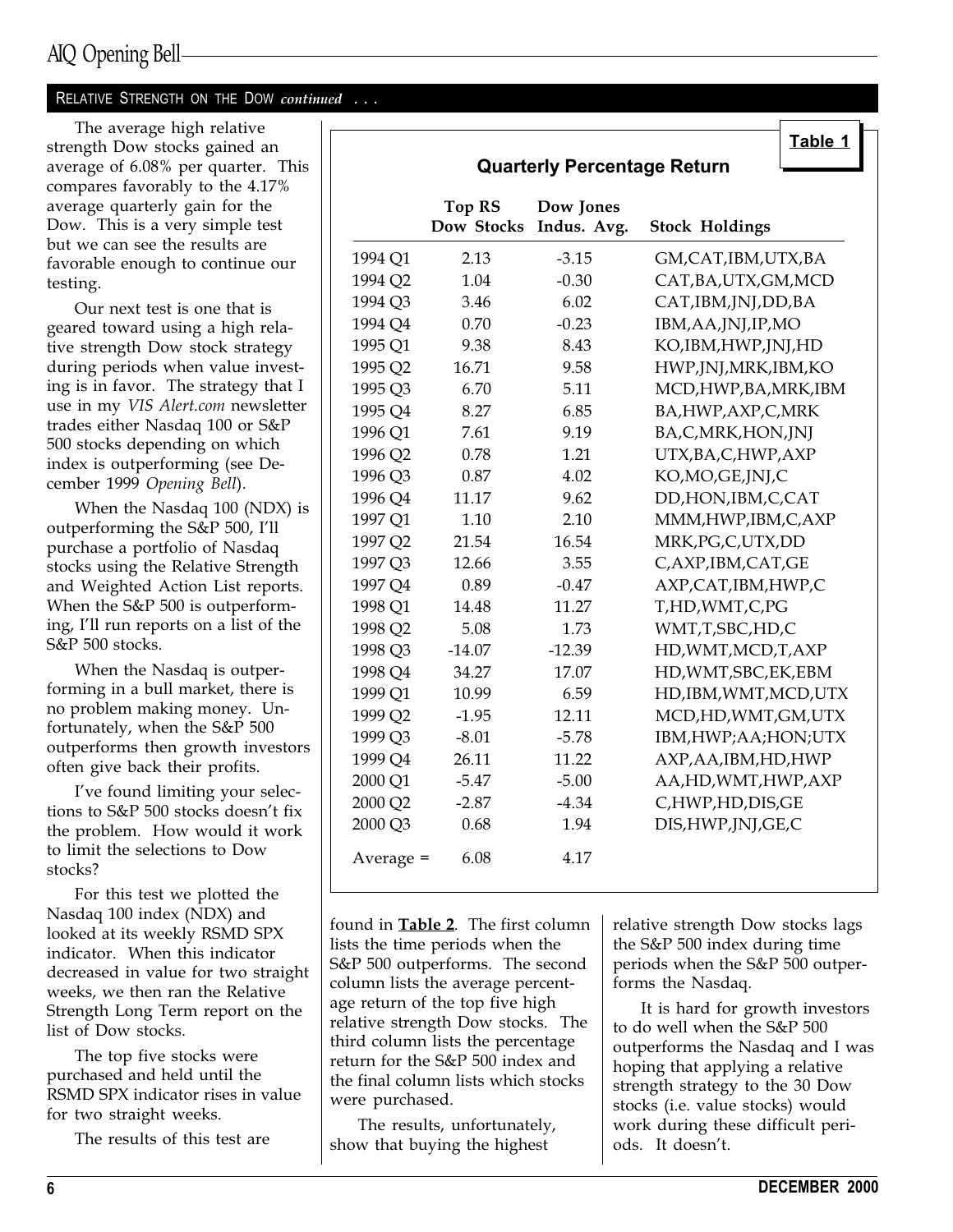Table 2

### RELATIVE STRENGTH ON THE DOW *continued* ...

After running these tests we see that buying high relative strength Dow stocks may outperform the Dow Jones Industrial Average, but when the S&P 500 is outperforming the Dow stocks fail to keep pace with the S&P 500 index.

Relative strength investing works when the Nasdaq outperforms but when the S&P 500 takes leadership, it may be best just to buy the index instead of buying individual stocks.  $\blacksquare$ 

| Time Period           | $%$ Change<br>Top RS<br>Dow Stocks | $%$ Change<br><b>S&amp;P 500</b> | <b>Stock Holdings</b>  |
|-----------------------|------------------------------------|----------------------------------|------------------------|
| $06/01/98 - 06/29/98$ | 3.83                               | 3.87                             | HD, WMT, T, C, AXP     |
| $09/08/98 - 09/21/98$ | $-0.26$                            | 4.74                             | WMT,HD,EK,JNJ,SBC      |
| $10/12/98 - 11/23/98$ | 16.19                              | 18.20                            | WMT, MRK, HD, IBM, EK  |
| $02/22/99 - 03/29/99$ | 3.77                               | 3.52                             | HD, IBM, WMT, MCD, T   |
| $05/03/99 - 06/30/99$ | 5.26                               | 1.22                             | HD, AA, WMT, IBM, UTX  |
| $08/09/99 - 09/07/99$ | 1.61                               | 4.06                             | HWP, AA, IBM, HON, UTX |
| $03/27/00 - 06/26/00$ | $-6.06$                            | $-5.63$                          | HWP, DIS, HD, GE, C"   |
| $08/07/00 - 09/05/00$ | 3.98                               | 2.80                             | C,HWP,AXP,DIS,BA       |
| $09/25/00 - 10/30/00$ | $-4.90$                            | $-3.45$                          | BA, JPM, HWP, C, GE    |

### Time Periods when RS Favors the S&P 500

### STOCK DATA MAINTENANCE

### The following table shows past and future stock splits: Approx. Stock Ticker Split Date CH Robinson World CHRW 2:1 12/04/00 Innodata Corp. INOD 2:1 12/04/00 Techne corp. SurModics Inc. SRDX 2:1 12/07/00 Beckman Coulter BEC 2:1 12/08/00 Cree Inc. CREE 2:1 12/11/00 Prima Energy PENG 3:2 12/12/00 Informatica Corp. INFA 2:1 12/14/00 Sysco Corp. SYY 2:1 12/18/00 Shaw Group 5GR 2:1 12/18/00<br>
Emulex EMLX 2:1 12/18/00 Emulex EMLX 2:1 12/18/00 Corinthian College COCO 2:1 12/18/00 Barra Inc. BARZ 3:2 12/19/00 United Health Group

### Trading Suspended:

Anicom Inc. (ANIC), Columbia Energy Group (CG), Eastern Enterprises (EFU), Hello Direct Inc. (HELO), Lycos Inc. (LCOS), Nexen Inc. (NXY), Simula Inc. (SMU)

### Name/Ticker Changes:

Foundation Health Sys. (FHS) to Health Net Inc. (HNT) Universal Foods Corp. (UFC) to Sensient Technologies Corp.(SXT) Canadian Occidental Petroleum Ltd. (CXY) to Nexen Inc. (NXY) Symix Systems Inc. (SYMX) to Front Step Inc. (FSTP)

### S&P 500 Changes

### The following are changes to the S&P 500 Index and Industry Groups:

Forest Laboratories (FRX) is replacing Seagate Technology (SEG). FRX is added to the Health Care-Drugs Major Pharmaceuticals (HEALTHDR) group.

Chiron Corp. (CHIR) replaces Fort James (FJ). CHIR is added to the Biotechnology (BIOTECHN) group.

Starwood Hotels & Resorts (HOT) replaces Armstrong Holdings (ACK). HOT is added to the Lodging-Hotels (LODGINGH) group.

Calpine Corp. (CPN) replaces Florida Progress (FPC). CPN is added to the Power Producers-Independent (PWRPROD) group.